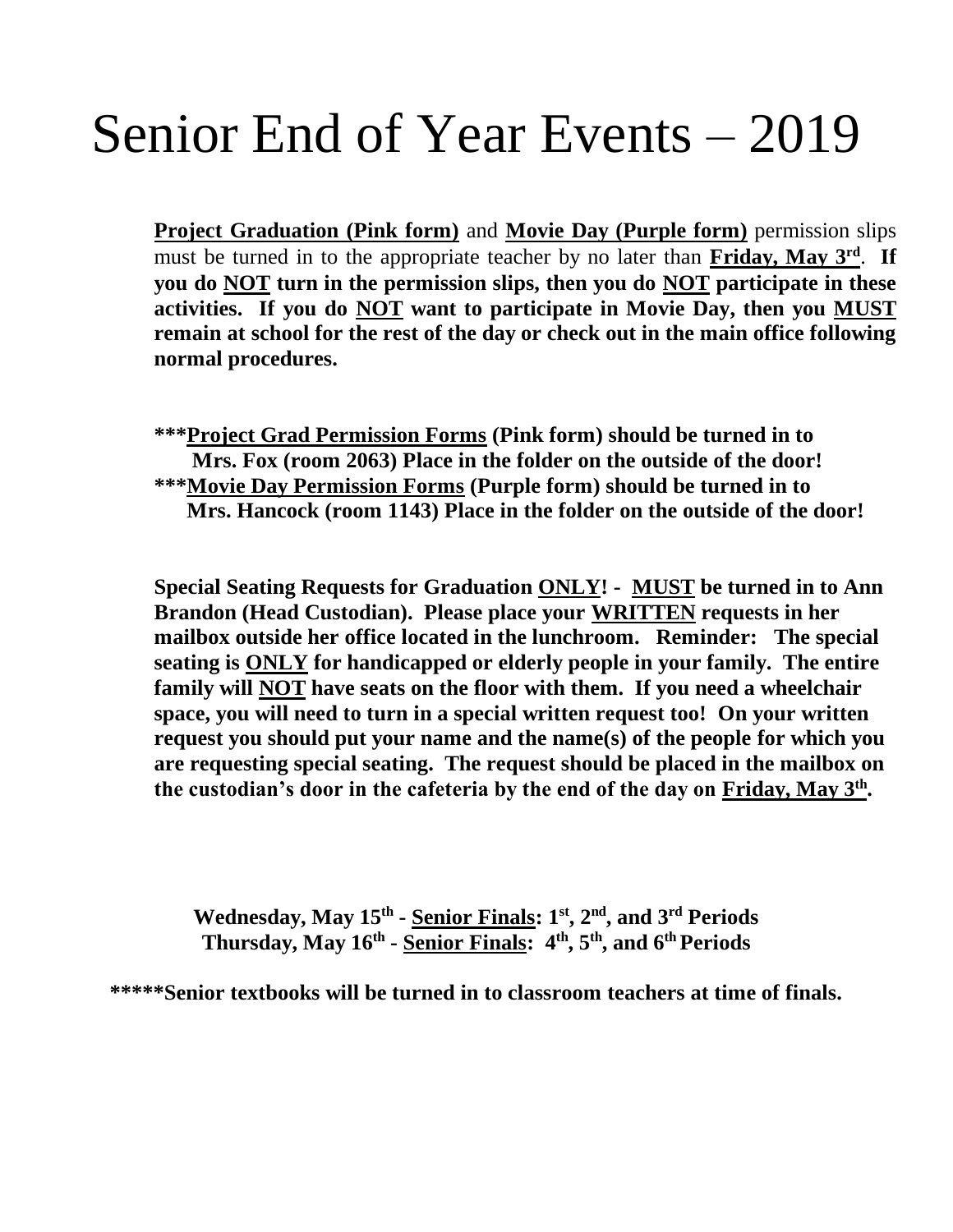#### \*\*\*\*\*\***Wednesday, May 15th - Senior Finals: 1 st, 2nd, and 3rd Periods**

**Baccalaureate Practice:** (5<sup>th</sup> and 6<sup>th</sup> Periods)

 Seniors **MUST** sit with their homerooms in a designated section of the gym. The Homeroom areas will be posted so you know where to sit. Seniors will walk in the same order for all ceremonies (Baccalaureate, Awards, and Commencement) with the following exception: **Honor graduates will walk in first - Commencement only**!

\*\*\***Caps CANNOT be decorated for Baccalaureate or Commencement!**

#### **WEDNESDAY, MAY 15th:**

**Baccalaureate:** (6:00 PM - In Gym) Seniors need to be in their homeroom areas by **5:00 PM**. Students will wear gowns and caps with tassels. Girls **MUST** wear dresses (or a dress skirt and dress blouse) under the gowns with navy or black dress shoes. These do not have to be heels, but flats should be dressy, not casual. **NO FLIP-FLOPS!!!** Boys **MUST** wear dark dress pants, white button up dress shirts and navy or black ties with black or navy dress shoes. If you question whether your outfit or shoes are appropriate bring them to Mrs. Fox or Mrs. Haynes for approval several days before this event. **NO GUM! Students not appropriately dressed will not participate. If you need any type of clothing for Baccalaureate or Commencement and you are not financially able to purchase them, see the Youth Service Center. You should do this ASAP!!!!**

**\*\*\*Senior Slide Show:** All seniors are asked to send in pictures for the senior slide show. Please submit all pictures to this email: [gabrielle.schultz20@gmail.com](mailto:gabrielle.schultz20@gmail.com)

- **- One baby or childhood picture of the senior**
- **- One current picture of the senior**
- **- Group photos (more than two seniors in the photo)**

Please attach your name underneath the picture so that we can make sure everyone is included. We will **NOT** accept pictures after May  $10<sup>th</sup>$ . Due to the immense amount of work that goes into creating the slide show, **NO EXCEPTIONS** will be made for photos submitted after 11:50 PM on May  $10<sup>th</sup>$ . Thank you for your understanding.

\*\*\***Senior Slide Show** will be shown at the conclusion of the Baccalaureate Service.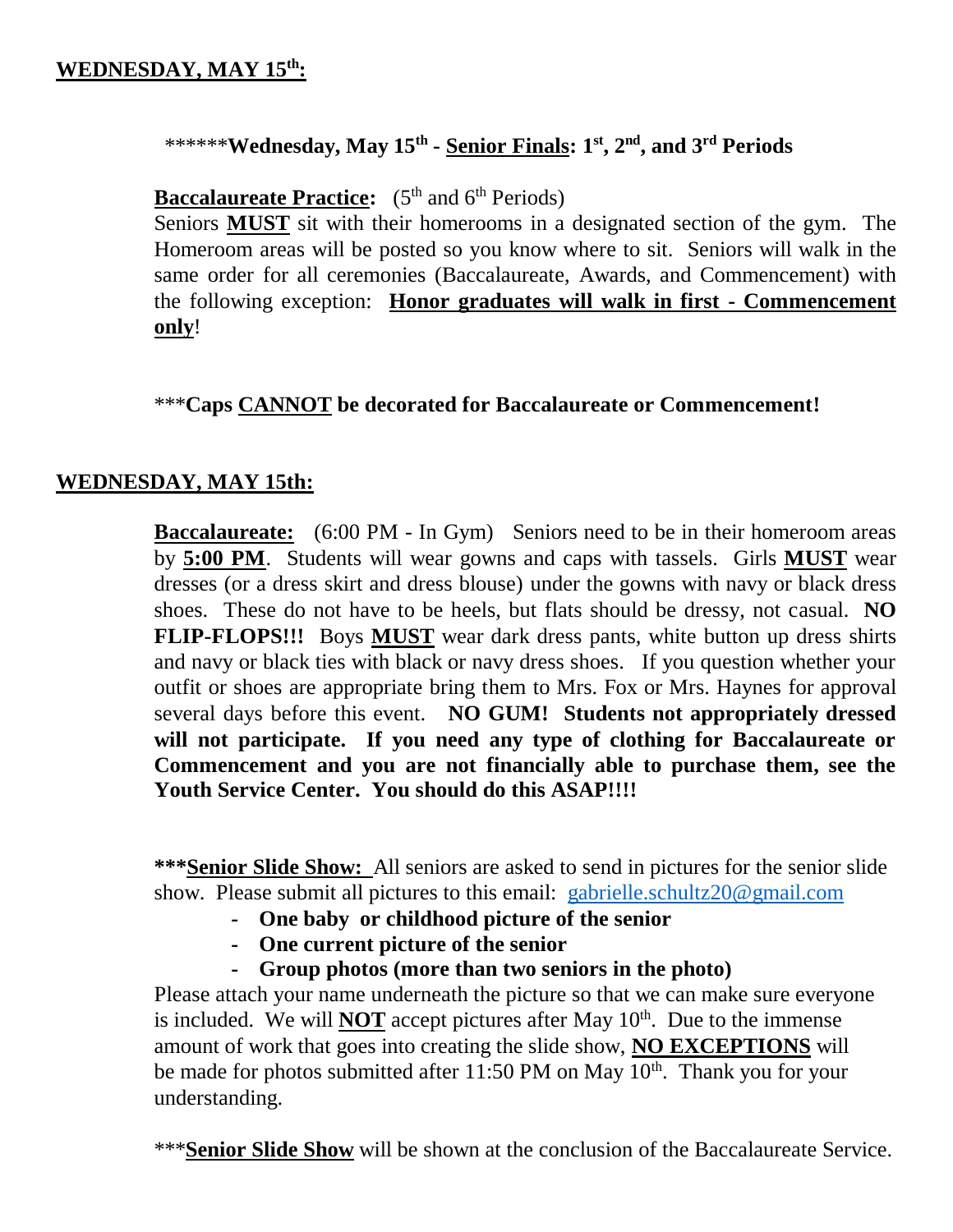\*\*\*All senior sponsors **MUST** attend and other faculty members are urged to attend.\*\*\*

# **MONDAY, MAY 20th:**

**Awards Practice:**  $(1^{st}$  and  $2^{nd}$  Periods- In Gym) Seniors should report to their  $1^{st}$ period class to check attendance, then they will be dismissed to the gym to begin practice. Please sit in the same areas that you sat in during Baccalaureate practice. We will practice the Awards Night Ceremony which includes not only marching in, but also senior class officers introducing individuals to the stage for various awards and entertainment. In addition, any senior who is performing that night will also practice during this time.

\*\*\*\*\* **Senior Talent for Awards Night:** Any senior who is interested in performing during Awards Night should see Mrs. Bean.

**After practice, lunch will be provided at the concession stand and we will eat in the gym.** We will then load buses and go to the movies. Remainder of school day will be spent at the movies. Students will be transported by bus. No one will be allowed to drive to the movies! Buses will return to Central before the end of day dismissal bell. If you do not go to the movie, you will go to your regular classes for the remainder of the day or check out in the main office following normal checkout procedures.

**Awards Ceremony** – (6:00 PM – In Gym) Seniors arrive at **5:00 PM** and report to the appropriate homeroom areas. Attendance is expected. This is a serious, yet celebratory occasion. Boys should wear a **pair of dress slacks, button up dress shirt and a tie with dress shoes**. Girls should plan to wear their "Sunday Best" and not their Prom dresses. "Sunday Best" means a **dress, dress pants with dress blouse, or dress skirt with dress blouse.** They should wear **dress shoes** (can be dressy flats - **NO FLIP FLOPS**!!!) **NO GUM. Students not appropriately dressed will not participate.**

\*\*\*All senior sponsors **MUST** attend and other faculty members are urged to attend.\*\*\*

#### **Wednesday, MAY 22nd :**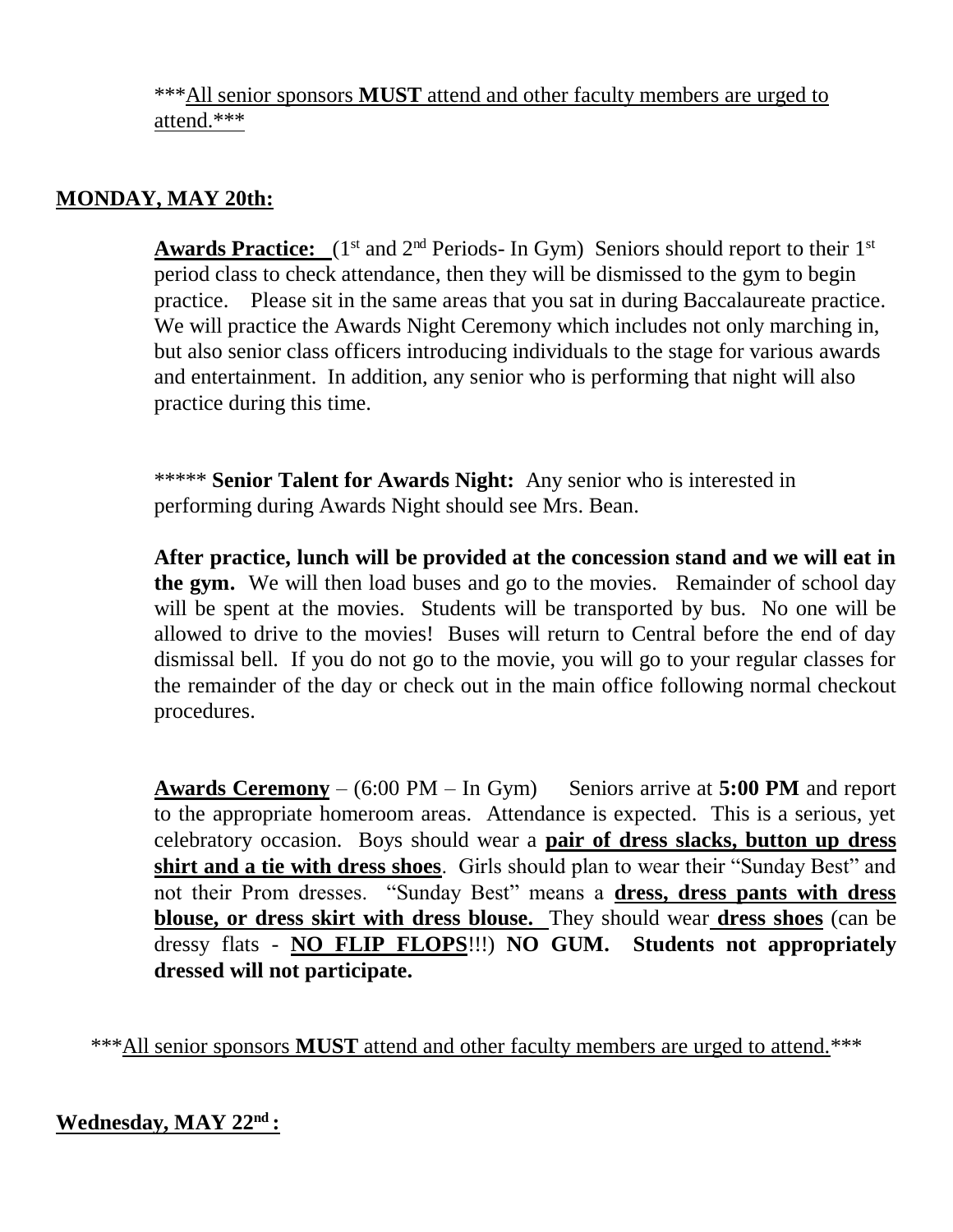**Senior Breakfast:** (8:00 AM - In Cafeteria) Seniors **MUST** report to 1<sup>st</sup> period for an attendance check, then they will report to the cafeteria at 8:00 AM for the senior breakfast. Mr. Wells and Assistant Principals will be hosting a breakfast for all graduating seniors. This is **FREE**!!! Seniors should **NOT** be in the halls since underclassmen are reviewing for finals!

# \*\*\***Commencement Practice is MANDATORY!!!! \*\*\*If you do NOT attend Commencement Practice on Wedneday, May 22nd you will NOT be participating in Commencement activities that night!!!!!!!!!!**

**Commencement Practice:**  $(2^{nd}, \& 3^{rd}$  Periods) Seniors will be dismissed from the cafeteria after the senior breakfast to the gym to begin the practice for Commencement! Since this will be the last practice before the main event, we want to have things really well in mind before we call it quits for the day!

 Seniors **MUST** sit with their homerooms. We will have an intense practice for **Commencement**. Teachers will practice reading names and students will practice walking across the stage. Valedictorians and Salutatorians will practice during this time also.

\*\*\***NOTE: All seniors MUST bring their gown, cap, and tassel for the senior group picture!!!!!!! Honors Grads MUST have their individual pictures taken on the night of graduation on the stage at 6:00 PM. This MUST be done whether you purchase your picture or not. Mrs. Haynes will explain how individual senior pictures will be taken during Commencement.** 

**Senior Walk:** (During 4th period) **IMMEDIATELY** after the senior walk **ALL seniors MUST leave the building and go HOME and enjoy the rest of the day!!!!!!!!**

**Elementary & Middle School Walk: - (After Senior Walk at Central!!!):** Mrs. Mitchell will explain this to you at the Senior Meeting. Refer to back of senior Calendar.

## **THURSDAY, MAY 23: NO SCHOOL FOR SENIORS!!!!!!**

**FRIDAY, MAY 24th:**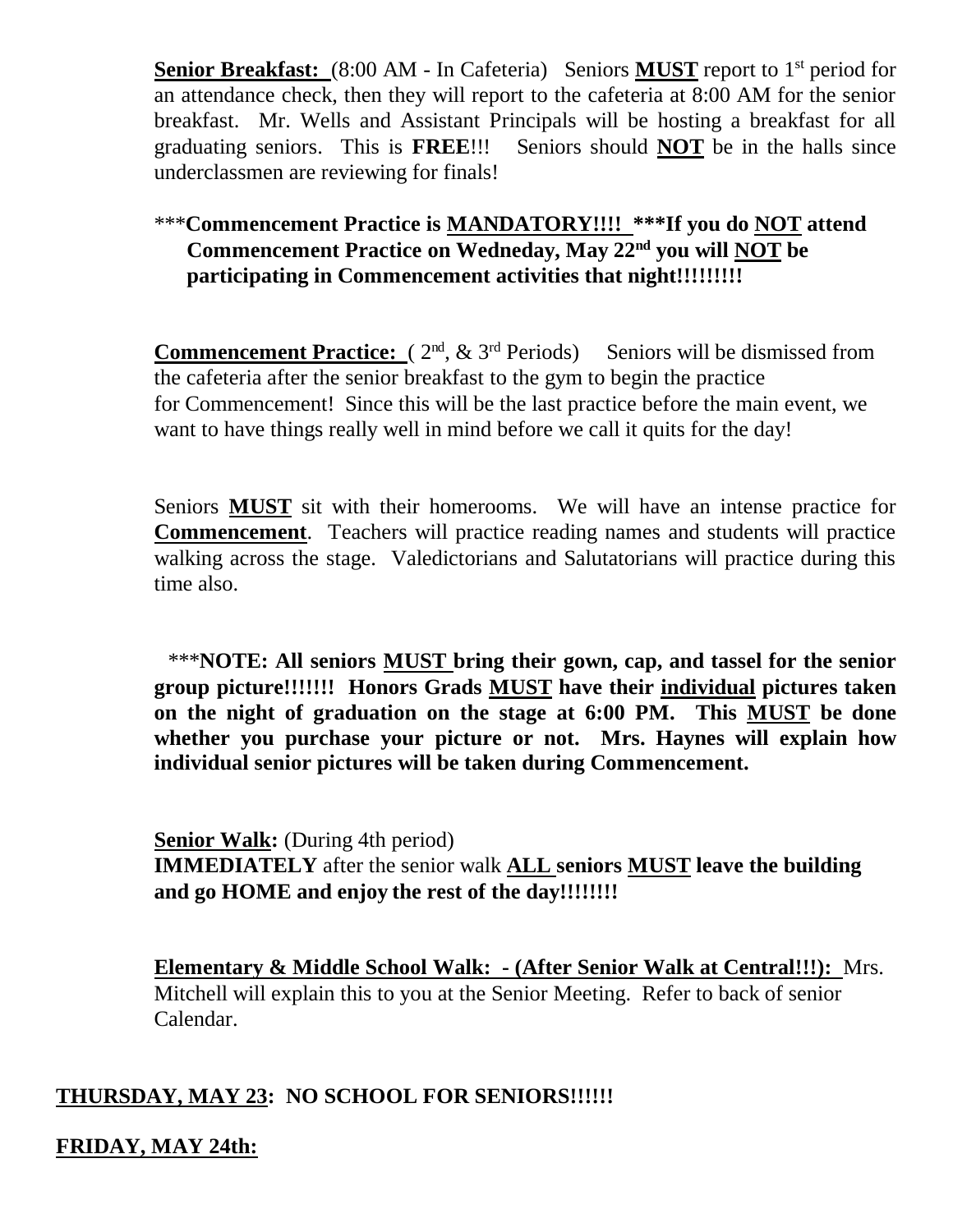**Commencement:** (7:00 PM – In Gym) Seniors should be in their appropriate homeroom areas by **6:00 PM**. **ALL SENIORS** are expected to attend. Students will wear caps with tassels and gowns. Caps **CANNOT** be decorated! Dress will be the same as Baccalaureate. Girls **MUST** wear dresses or dressy skirt and dress blouse under the gowns with navy or black dress shoes. These do **NOT** have to be heels, but flats should be dressy - not casual. **NO FLIP-FLOPS**!!! Boys **MUST** wear dark dress pants, white button up dress shirt, with navy or black ties. Shoes

**MUST** be black or navy dress shoes. **NO TENNIS SHOES ALLOWED**!! **NO GUM. Students not appropriately dressed will NOT participate.**

\*\*\*All sponsors **MUST** attend and other faculty members are urged to attend.

**REMINDER: Any student who needs special seating on Commencement night for an elderly or disabled person must put the request in writing to the Head Custodian (Ann Brandon). The request should be placed in the mailbox on the custodian's door in the cafeteria by the end of the day on Friday, May 3rd**. **Also, if you need a space for a wheelchair you should also put in a written request! Please put your name and the name(s) of the members of your family that you are requesting special seating for. Your family CANNOT sit with the person in this area. They MUST sit in the crowd behind them.** 

**Project Graduation: Check in - 11:30 PM.** If you do not show up by midnight and you are on the list to attend, then your parents/guardian will be **NOTIFIED** that you have not arrived. You should come in thru the bus entry doors for check in. You should wear a Central t-shirt and shorts or pants. You will have to take off your shoes for the activities in the Gym so flip flops might be easier to wear. Do NOT bring unnecessary items. Whatever you bring (keys, purses, etc.) you must put in your Project Graduation bag in the Security Room. Also, you have to empty your pockets in your Project Graduation bag in the Security Room before you go to the gym with the Inflatables. This is an **"ALL NIGHT LOCK-IN"** and no one will be allowed to leave early. If you get sick and need to leave, then you must see Mrs. Fox, Mrs. Hancock, Mr. Wells or one of the assistant principals in order to leave. Your parent/guardian will be notified of your illness.